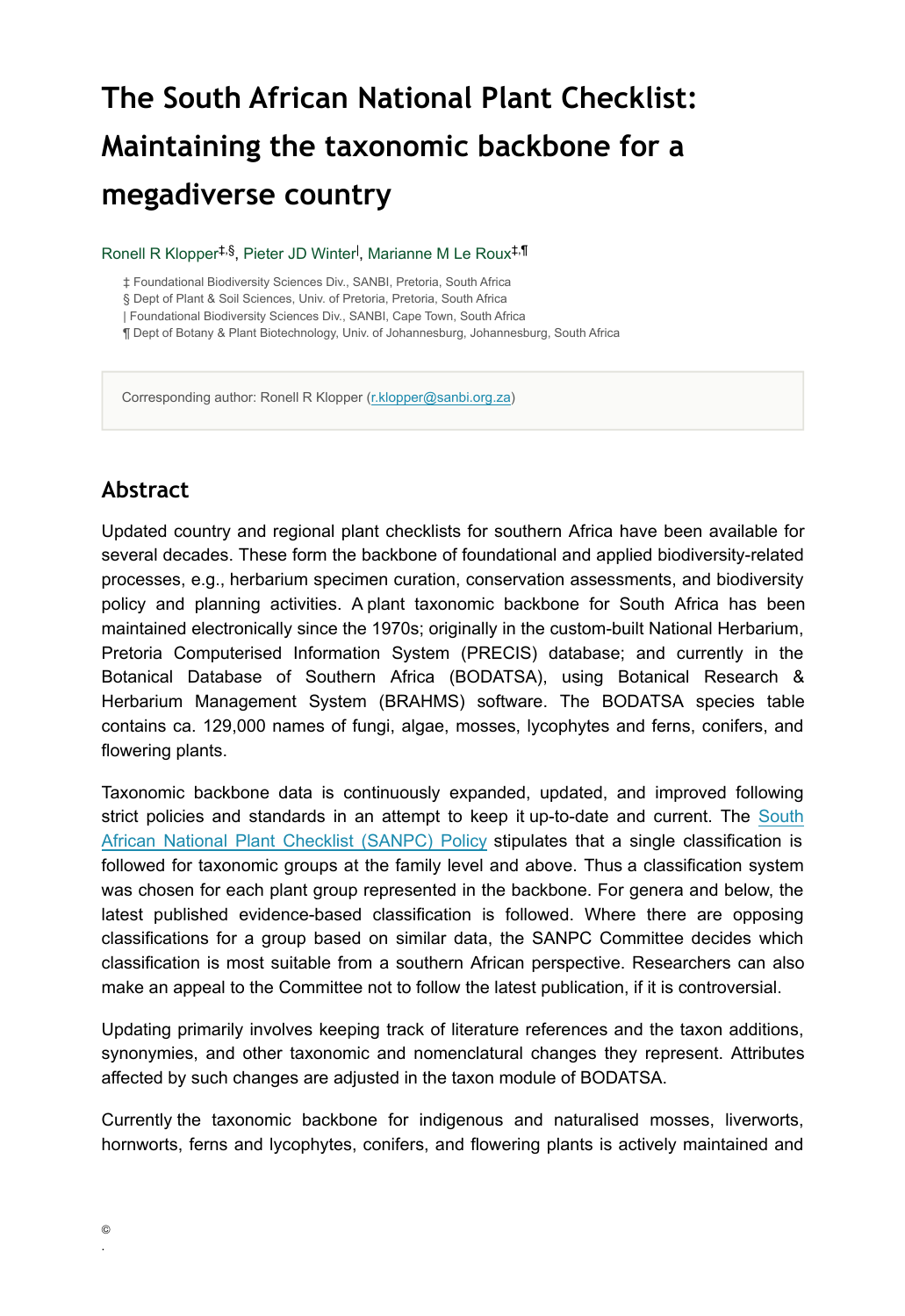updated. Fungal names are not curated in BODATSA, as the Mycology Unit of the Agricultural Research Council (ARC) of South Africa maintains a taxonomic backbone for fungi. In future, all fungal names will be migrated to a separate instance of BRAHMS, and links to the ARC database will be established to update the fungal backbone. Previously algae were not included in BODATSA or the SANPC, but algal names are now being added to the backbone. Only names of green and red algae will be added initially.

Maintenance of the names for indigenous taxa in southern Africa was always prioritised in the taxonomic backbone. Recently, the scope was expanded to also focus more on our naturalised flora. For these taxa, expansion involved tagging some existing names as naturalised or invasive and adding others. Thus far this dataset has been managed differently, and we realize that to some extent, this will need to continue going forward since information here are more about presence or absence, and confirmation of naturalised status.

BODATSA also houses 1.37 million specimen records for more than 2 million specimens housed in the three herbaria of the [South African National Biodiversity Institute \(SANBI\):](https://www.sanbi.org) Compton Herbarium (NBG & SAM), Cape Town; KwaZulu-Natal Herbarium (NH), Durban; and National Herbarium (PRE), Pretoria. Determinations of specimen records are directly linked to names in the taxonomic backbone. Any changes in the backbone thus filter down to the specimen records and should ideally also be reflected in the physical herbarium collections.

Checklists for South Africa and the Flora of southern African region were initially published in hardcopy, with some later made available in pdf format. An [official yearly release of the](http://opus.sanbi.org/handle/20.500.12143/6880) [SANPC](http://opus.sanbi.org/handle/20.500.12143/6880) (currently containing just under 40,000 names for indigenous and naturalised mosses, liverworts, hornworts, lycophytes and ferns, conifers, and flowering plants occurring in South Africa) is now made available online as a downloadable spreadsheet, together with other checklist-related documents. This part of the backbone is also accessible in the searchable online platform, Plants [of southern Africa \(POSA\).](http://posa.sanbi.org) In line with global initiatives to mobilise plant biodiversity data, this platform provides specimen record data as well, and will soon link descriptive data from the [e-Flora of South Africa project](https://www.sanbi.org/biodiversity/foundations/biosystematics-collections/e-flora) to the backbone (once the National Biodiversity Information System website upgrade is finalised). The SANPC connects with several international initiatives and is utilised to update the taxonomic backbones of, amongst others, the [World Flora Online \(WFO\)](http://www.worldfloraonline.org) [Project](http://www.worldfloraonline.org) (including the WFO Plant List) and the [African Plants Database](https://www.ville-ge.ch/musinfo/bd/cjb/africa).

This contribution will briefly outline the history of compiling, updating, and disseminating the taxonomic backbone of southern African plants. It will provide information on current data management processes and procedures. Challenges relating to updating the taxonomic backbone, will be highlighted and discussed.